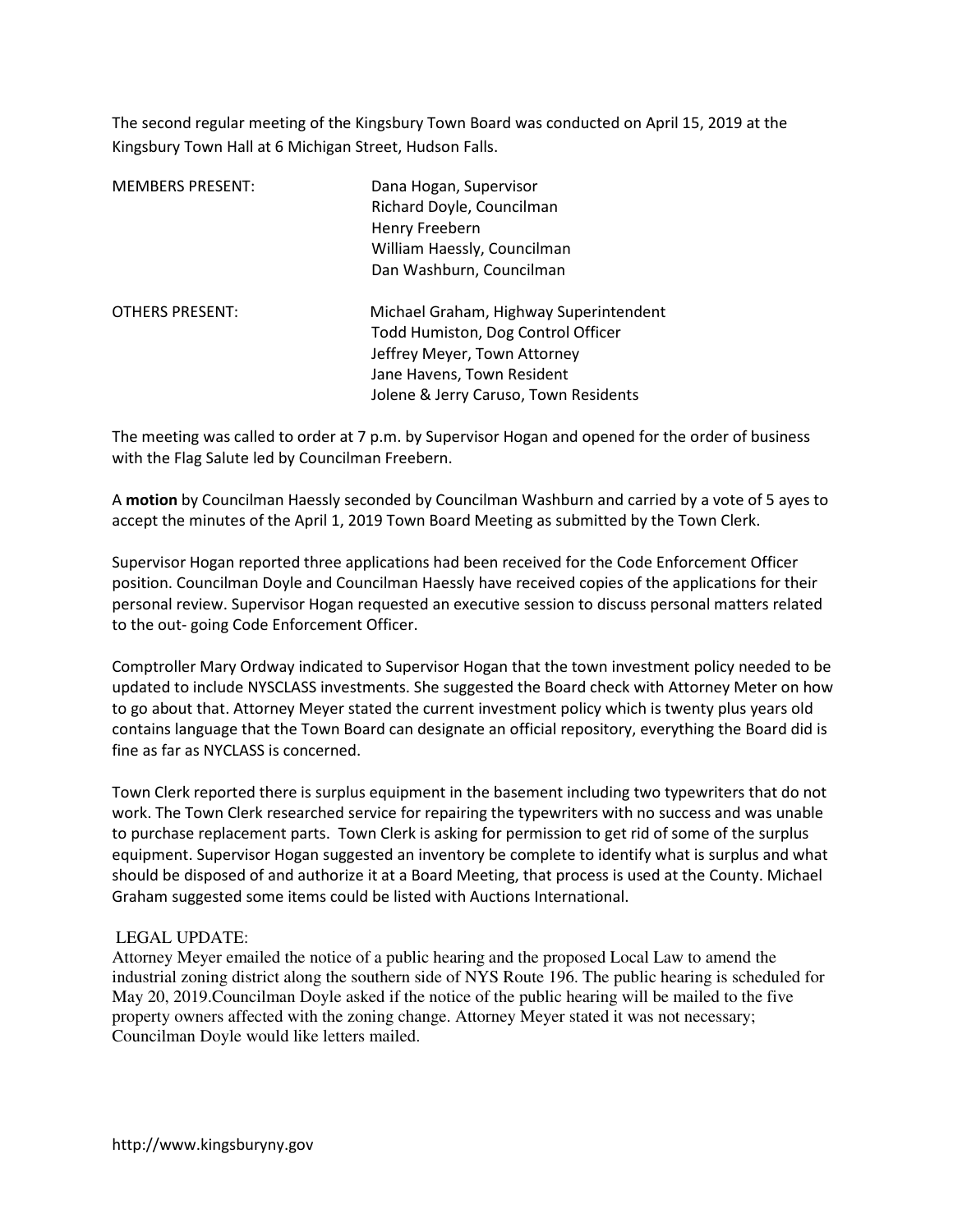A **motion** by Councilman Haessly seconded by Councilman Freebern giving permission to Supervisor Hogan to sign a memorandum of agreement between Washington County and Town of Kingsbury. (Document attached)

#### TOWN CLERK REPORT:

 Judge Keenan gave permission for Ken Grant; court security officer and Sherry Grant; deputy court clerk, to assist in the prepping and scanning of court documents. Ninety boxes of court documents must be prepped and scanned by June, a requirement in the grant received form NYS. Town Clerk submitted the following report:

| TO:                                                                                                                                                                                                                                                                                                                                                                                                                                                            | Supervisor Hogan<br>Councilman: Doyle, Freebern, Haessly & Washburn |
|----------------------------------------------------------------------------------------------------------------------------------------------------------------------------------------------------------------------------------------------------------------------------------------------------------------------------------------------------------------------------------------------------------------------------------------------------------------|---------------------------------------------------------------------|
| FROM:                                                                                                                                                                                                                                                                                                                                                                                                                                                          | Tax Collector: Cynthia A. Bardin                                    |
| <b>SUBJECT:</b>                                                                                                                                                                                                                                                                                                                                                                                                                                                | 2019 County/Town Collection                                         |
| DATE:                                                                                                                                                                                                                                                                                                                                                                                                                                                          | April 15, 2019                                                      |
| Payments to Town:<br>January 9, 2019 - \$595,003.62<br>January 17, 2019 - \$655,666.43<br>January 23, 2019 - \$305,909.95<br>January 31, 2019 - \$10,238.62 (unpaid water)<br>February 11, 2019 - \$510.52 - Jan. bank int. - \$74.45, Penalties \$436.07<br>March 14, 2019 - \$3,496.13 - Feb. bank int. - \$154.74, Penalties - \$3,301.39,<br>Return check fee \$40.00<br>April 8, 2019 -<br>\$5,565.42 - March bank interest \$20.48, Penalties \$5,544.94 |                                                                     |
| <b>Total Paid to Supervisor:</b>                                                                                                                                                                                                                                                                                                                                                                                                                               | \$1,576,390.69                                                      |
| <b>Total Taxes Collected:</b>                                                                                                                                                                                                                                                                                                                                                                                                                                  | \$1,566,818.62                                                      |
| <b>Total Penalties Collected:</b>                                                                                                                                                                                                                                                                                                                                                                                                                              | \$9,282.40                                                          |
| <b>Total Bank Interest:</b>                                                                                                                                                                                                                                                                                                                                                                                                                                    | \$249.67                                                            |
| Return Check Fees Collected:                                                                                                                                                                                                                                                                                                                                                                                                                                   | \$40.00                                                             |

DOG CONTROL OFFICER REPORT:

Todd Humiston conducted 14 Dog Safety Presentations in 3 schools with a total of 540 students present last week during Dog Bite Prevention Week.

A motion by Councilman Freebern seconded by Councilman Washburn and carried by a vote of 5 ayes giving permission to Todd Humiston to attend the annual Ag & Markets Conference on May 14 & May 15, 2019. A registration fee will not be charged, Todd will be speaking at the conference.

HIGHWAY SUPERINTENDENT:

http://www.kingsburyny.gov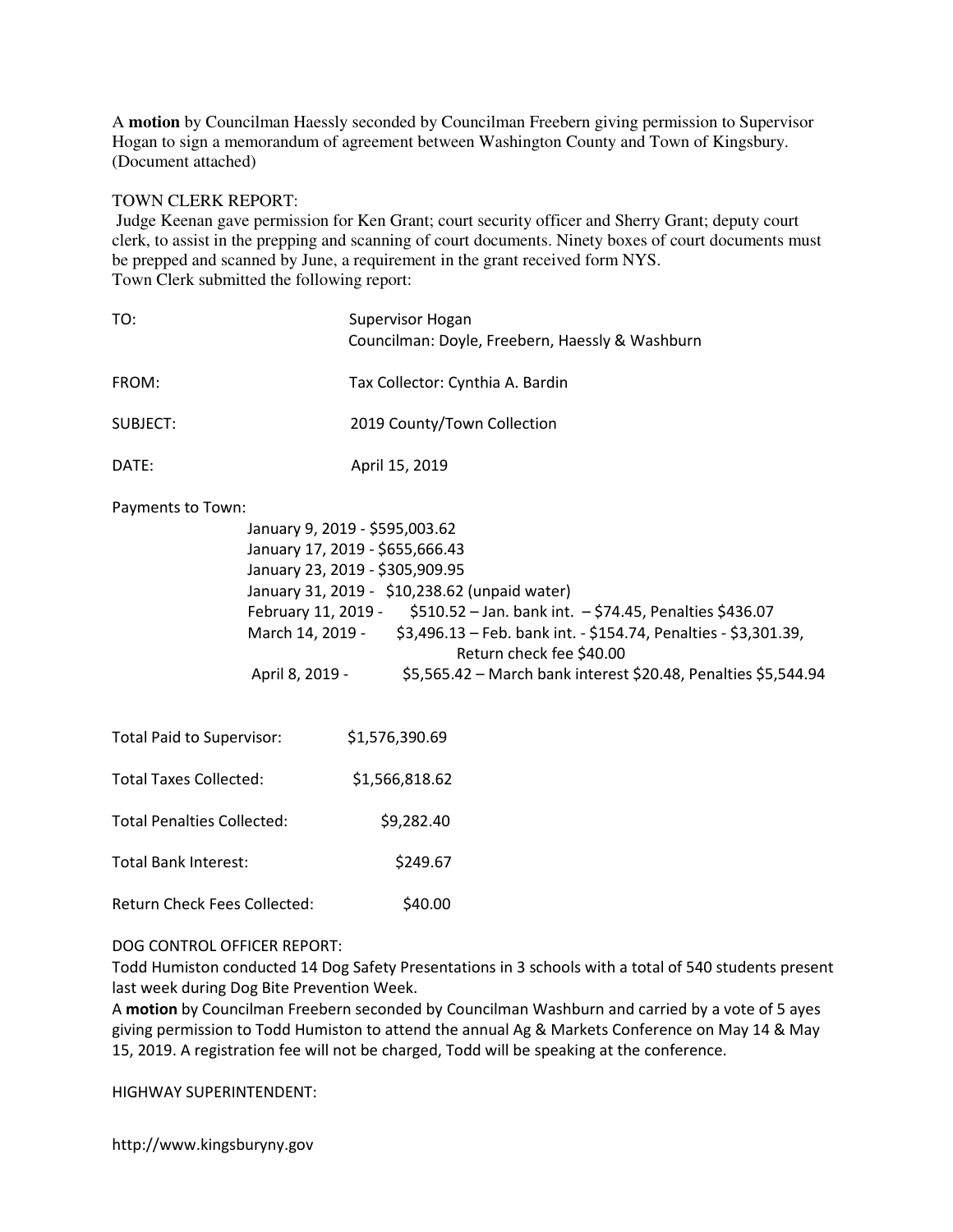A motion by Councilman Freebern seconded by Councilman Haessly and carried by a vote of 5 ayes for the Board and Michael Graham to sign the agreement to spend highway funds for 2019. (Document attached)

Dave LaRose will begin the sweeping of the roads this week.

There is a problem with flooding at the Schermerhorn Apartment complex located on Dix Avenue near Ginny Rae's, Graham has received three calls in the last few months. Once the water subsides, he will see what his options are to resolve the flooding problem.

The structures will arrive on Thursday for the court parking lot. The property has been cleaned of debris and clean fill has been brought in.

## COUNCILMAN REPORT:

Councilman Doyle asked if a letter had been sent to the farmer who is tracking a lot of mud on town roads. Attorney stated it had not been sent out, the reason being there is no accountability to follow through and you can't force him to clean the road. Michael Graham is going to try to reach out to the farmer one more time. It was suggested the farmer build a proper entrance behind his farm to reach his back fields.

The Water Committee: Councilman Doyle, Councilman Freebern and Water Superintendent Jim Chase met this past week. The digital wi-fi meters should be installed by the end of the year.

Supervisor Hogan attended a webinar which recommended every town in New York State have a fund balance policy. This will be discussed with Comptroller Mary Ordway at a meeting in May.

Councilman Doyle requested a copy of the PILOT agreement with Wheelabrator from Sole Assessor Colleen Adamec.

Councilman Doyle and Councilman Haessly worked with Comptroller Mary Ordway on an ad for the comptroller position. Councilman Haessly suggested the appointment of a comptroller be for four years and not two. He felt the two-year appointment may discourage potential candidates. After discussion a **motion** by Councilman Freebern seconded by Councilman Washburn and carried by a vote of 5 ayes to publish the help wanted ad for 3 days in the Post-Star. Supervisor Hogan would also like to publish with HelpWanted.com or Indeed.

Councilman Doyle asked Attorney Meyer if Town residents were allowed to bury dead animals on their property. Mr. Doyle asked this due to the recent discovery of a large number of animals buried in Hartford, NY. Attorney Meyer stated the Town of Kingsbury code is not as specific as the Town of Hartford's code. Ag & Markets and the DEC regulate the fact that dead animals must be buried within 72 hours. Attorney Mayer stated a dead animal qualifies as solid waste and farmers can bury dead animals in the Town of Kingsbury.

### WRITTEN REPORTS:

A **motion** by Councilman Doyle seconded by Councilman Freebern and carried by a vote of 5 ayes to accept the reports of certain officers for the month of as follows:

Code Enforcement: No fees collected

Town Comptroller for February: Receipts: \$159,121.59\$; Disbursements: \$166,117.50 For March: Receipts: \$272,661.65; Disbursements: \$ 141,267.15

# PUBLIC COMMENT:

Jane Havens stated the appointment of the comptroller position should be kept at two years; you should be able to look at the appointed official every two years. She believes in audit and oversight and believes it is not a personal issue.

A **motion** by Councilman Washburn seconded by Councilman Haessly and carried by a vote of 5 ayes to enter into an executive session at 7:37 pm to discuss the employment of a particular person.